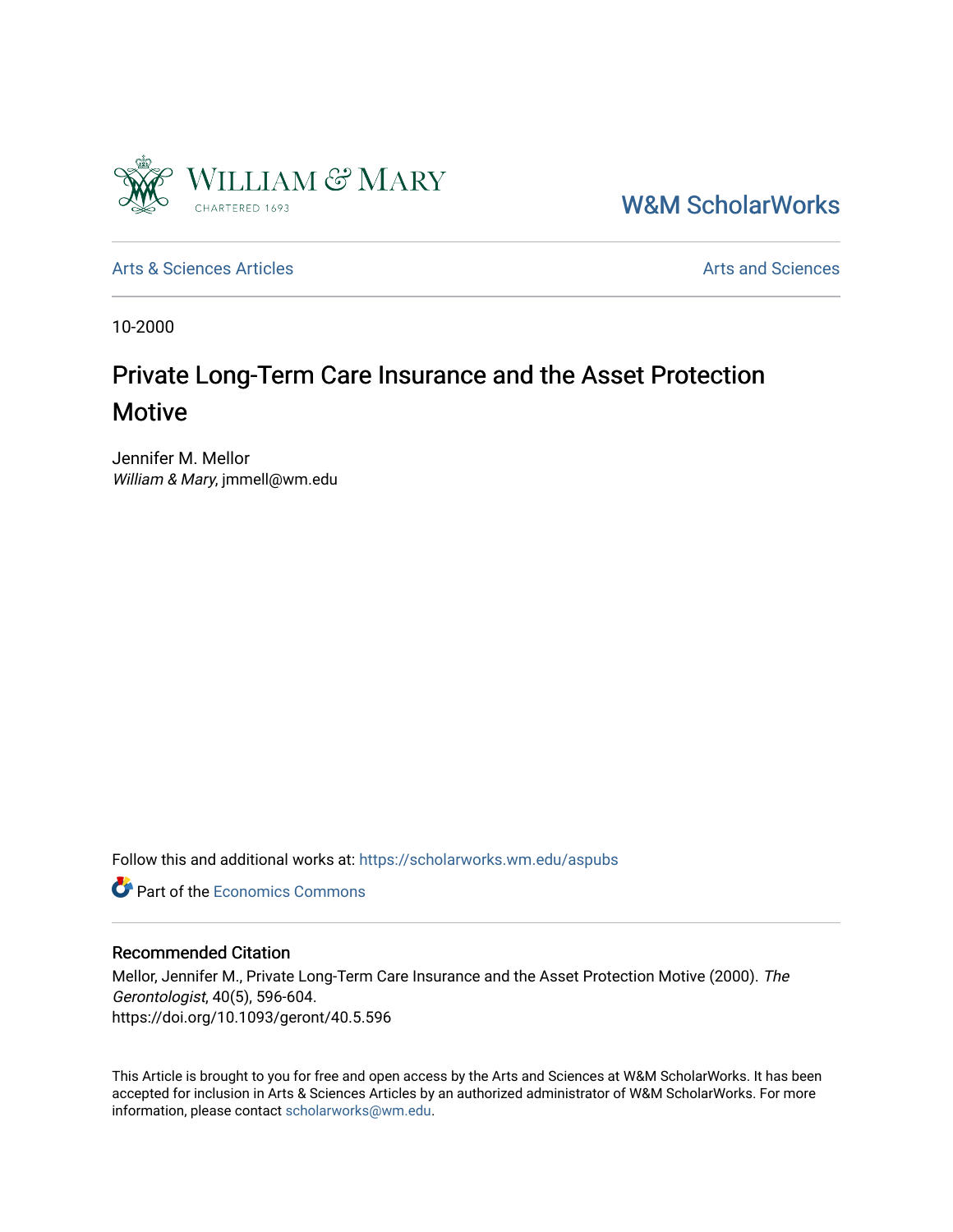# Private Long-Term Care Insurance and the Asset Protection Motive

This research examined the role of assets in the decision to purchase insurance for long-term care using survey data from the Asset and Health Dynamics Among the Oldest Old (AHEAD) study. Previous research suggests that assets matter, but the size and direction of the effect varies. An important issue regarding the role of assets has not been explored adequately—whether the effect of assets differs between less wealthy and very wealthy individuals. A methodology to control for this type of variation is employed in this analysis. Results suggest that increases in assets have the greatest influence on the probability that less wealthy individuals own long-term care insurance, and have a negligible impact on the wealthy. This has important implications for policies designed to increase long-term care insurance ownership.

Key Words: Nursing home care, Public–private partnerships

The combined cost of nursing home care and home health care in the United States was more than \$117 billion in 1998. Out-of-pocket expenses by individuals accounted for about one third of this figure, government expenditures contributed about 59% and third-party payments by private insurance covered just 7% (Health Care Financing Administration, 2000). The small contribution from private insurance is not unexpected, as only 4% to 5% of elderly people are thought to have insurance policies that cover long-term care (Cohen, Kumar, McGuire, & Wallack, 1992; Wiener, Illston, & Hanley, 1994). Current policies aimed at reducing the public portion of longterm care costs focus on expanding private insurance. For example, four U.S. states—California, Connecticut, Indiana, New York—are experimenting with a program that allows individuals who buy a given amount of private insurance coverage to protect their assets even if their long-term care costs exceed what is covered by the insurance. Called "public–private partnerships" for long-term care, these plans are designed to encourage individuals to buy a moderate amount of private coverage by providing a form of guaranteed asset protection.

# Jennifer M. Mellor, PhD1

Policies focusing on increasing private insurance coverage generally raise the question of which factors influence the decision to purchase this insurance (see Appendix, Note 1). In the case of public–private partnerships for long-term care the question is, more specifically, what role does asset protection play in the purchase of insurance? While a motive such as asset protection is difficult to measure, it can be observed in part by quantifying the relationship between actual assets and insurance ownership. This study examined the role of assets in the decision to purchase insurance for long-term care using data from the study of Asset and Health Dynamics Among the Oldest Old (AHEAD; Myers, 1997). (See Myers 1997 for a description of the survey and initial research findings). The next section details the importance of examining the role of assets from a policy perspective. In addition, the quantitative evidence reported in previous literature regarding the role of assets is reviewed. Existing studies have produced mixed results, most suggesting that assets matter but showing that the size and direction of the effect varies. An important issue regarding the role of assets whether the effect of assets differs for those with high wealth as compared to low wealth—has not been explored adequately.

A methodology to control for this important type of variation was employed in this analysis. The results lead to quite different conclusions than reported elsewhere regarding the role of assets in the purchase of long-term care insurance. That is, assets matter most for those in the lowest fourth of the asset distribution and least for those in the upper fourth of distribution. Finally, this research examined whether the role of assets is linked to asset protection for heirs, by examining how long-term care insurance ownership is related to expectations about financial transfers to family members. The analysis reported here does not support the view that long-term care insurance purchase is motivated by a desire to protect assets for heirs.

#### Background

Several policy initiatives are aimed at increasing private insurance coverage for long-term care. Recent changes in federal tax laws allow individuals to deduct part of the cost of long-term care insurance

The author thanks the National Institute on Aging for research support (Grant R03-AG16868) and is grateful to three anonymous referees for helpful comments. <sup>1</sup>

Address correspondence to Jennifer M. Mellor, Assistant Professor of Economics, The College of William and Mary, P.O. Box 8795, Williamsburg, VA 23187-8795. E-mail: jmmell@wm.edu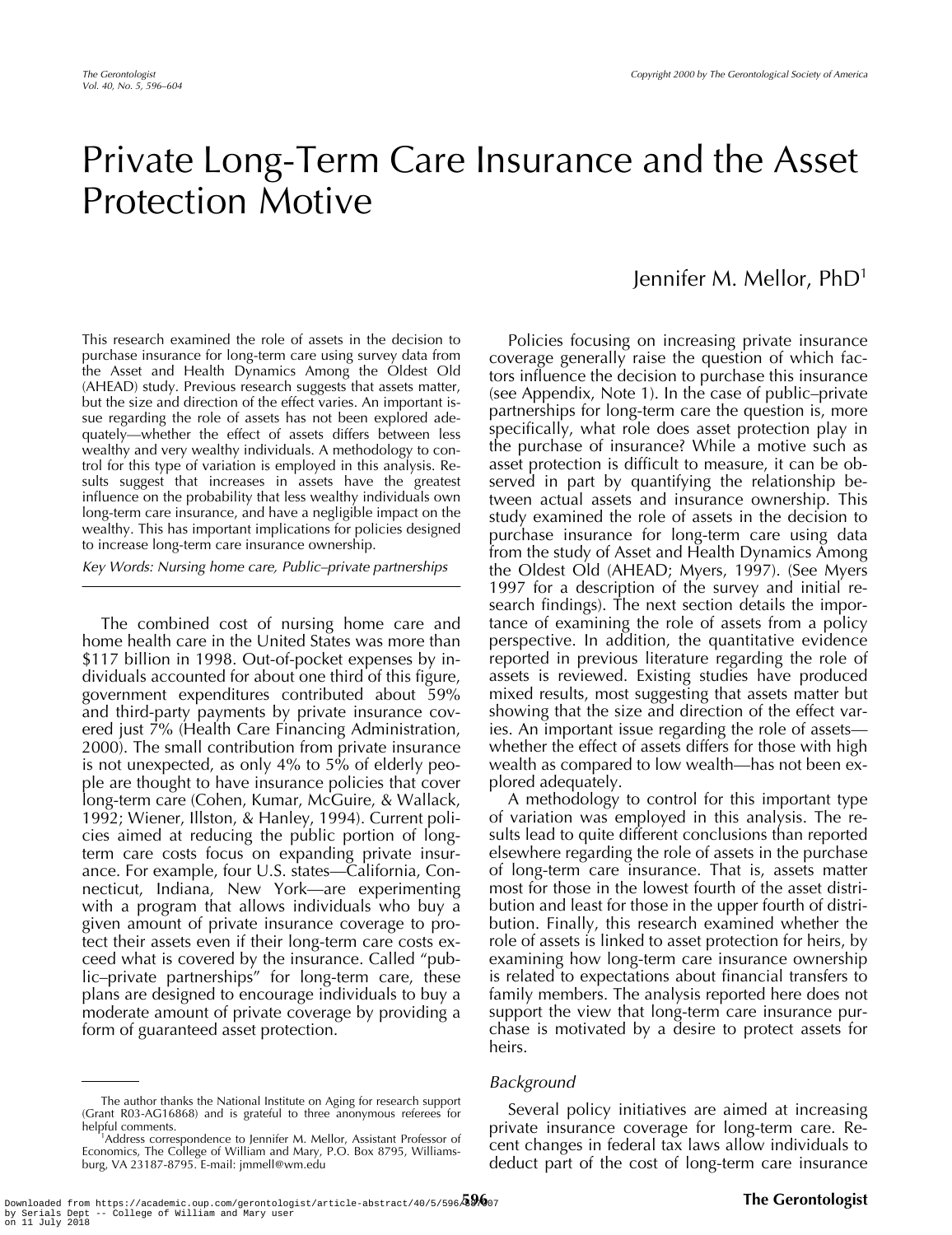premiums on income tax returns. At the state level, four states have implemented "public–private partnerships" for long-term care that encourage individuals to purchase partial private insurance coverage for long-term care. If private coverage fails to provide for all of their long-term care needs, these individuals can become eligible for Medicaid coverage of longterm care without having to spend down their assets (not including their home) to the typical eligibility threshold of \$2,000. For example, an individual with private insurance coverage for \$50,000 in long-term care costs can retain \$50,000 of his or her assets and become eligible for Medicaid when the private insurance coverage runs out. This is referred to as a "dollar-for-dollar" plan, where every dollar of private insurance coverage protects one dollar of assets. Three states (Connecticut, Indiana, and California) have implemented dollar-for-dollar partnerships; a fourth state, New York, has implemented a partnership program that offers protection of all assets with the purchase of limited private insurance coverage.

Various criticisms have been directed toward the public–private partnerships since their inception and implementation in the 1990s. Some dispute the costeffectiveness of the partnerships and believe that these programs may in fact raise the overall amount of long-term care spending by Medicaid. Another concern is that the public will not be interested in participating in this type of program, owing to fears of reduced access and lower quality of care, and the possible "welfare stigma" associated with Medicaid.

Additional criticisms of the public–private partnership programs concern the relevance of asset protection in purchasing long-term care insurance. Wiener and Hanley (1992) argue that asset protection is a relatively unimportant reason for buying long-term care insurance, and that increased asset protection opportunities will not induce a large number of individuals to purchase new policies. They cite evidence from a survey of long-term care insurance policyholders suggesting that only 14% of the sample respondents listed protection of assets as the "most important" reason for buying insurance. Wiener and Hanley also question the use of Medicaid to protect the assets of middle and upper income elderly people. Finally, Wiener and colleagues (1994) write that "back-end coverage provides asset protection for heirs—arguably a less appropriate role for government" (p.144; see Note 2).

### Research Question

Evidence that only 14% of purchasers report asset protection as the primary reason for buying long-term care insurance is not enough to support the conclusion that assets are an unimportant factor. This statistic does not reflect the relative contribution of other factors in the purchase of long-term care insurance, nor does it take into account the factors that lead an individual to choose not to purchase the insurance. For this reason, several studies have used multivariate models of long-term care insurance purchase to estimate the effect of assets, controlling for other individual characteristics such as income, age, and health status. This research expands upon these types of studies by examining whether the effect of assets differs among individuals with different levels of wealth. As stated in the background section, there is some concern about whether partnership programs use Medicaid to protect the assets of the middle and upper classes. To explore this concern, it is necessary to determine how the effect of assets in the decision to purchase insurance varies across different asset groups. For example, among individuals with very low levels of assets (who thus have little to protect from Medicaid), assets may have less of an influence on long-term care insurance decisions. Those with assets over a certain minimum amount may have the greatest incentive to protect assets from the spenddown process associated with qualifying for Medicaid. And, among very wealthy individuals, assets may have a small effect on insurance purchase. Those with the most wealth may elect to self-insure that is, to use their savings to finance long-term care needs and forego the purchase of insurance policies. These potential nonlinearities in the asset–insurance relationship can suggest whether asset protection plays more or less of a role for the wealthy, compared to the poor. The results reported here can thus shed light on whether policy makers need to be concerned about using liberalized Medicaid eligibility (via the partnerships) to protect the assets of wealthy elders.

### Previous Research

To date, only a few quantitative studies have examined the role of assets in long-term care insurance ownership. Sloan and Norton (1997) used the AHEAD study and the Health and Retirement Survey to examine many factors linked to ownership of longterm care insurance, such as adverse selection, bequests, and crowding out by the Medicaid program, in addition to income and assets. Their results suggest that the level of nonhousing assets has a significant positive effect on the probability of having long-term care insurance. However, the size of the effect was small: A \$10,000 increase in assets led to a 1% increase in the probability of having insurance, from 2.20% to 2.22%. Sloan and Norton also examined assets in the form of housing and found them to have no effect on long-term care insurance coverage. This finding may be explained by the fact that Medicaid eligibility is determined by the level of assets excluding the value of the individual's home. As a result, housing wealth is protected from the spend-down process.

If the relationship between assets and insurance purchase is nonlinear, then the linear specification used by Sloan and Norton may to some degree understate the true effect of assets in the decision to purchase insurance. Two other quantitative research studies attempt to control for nonlinearities in the relationship between assets and long-term care insur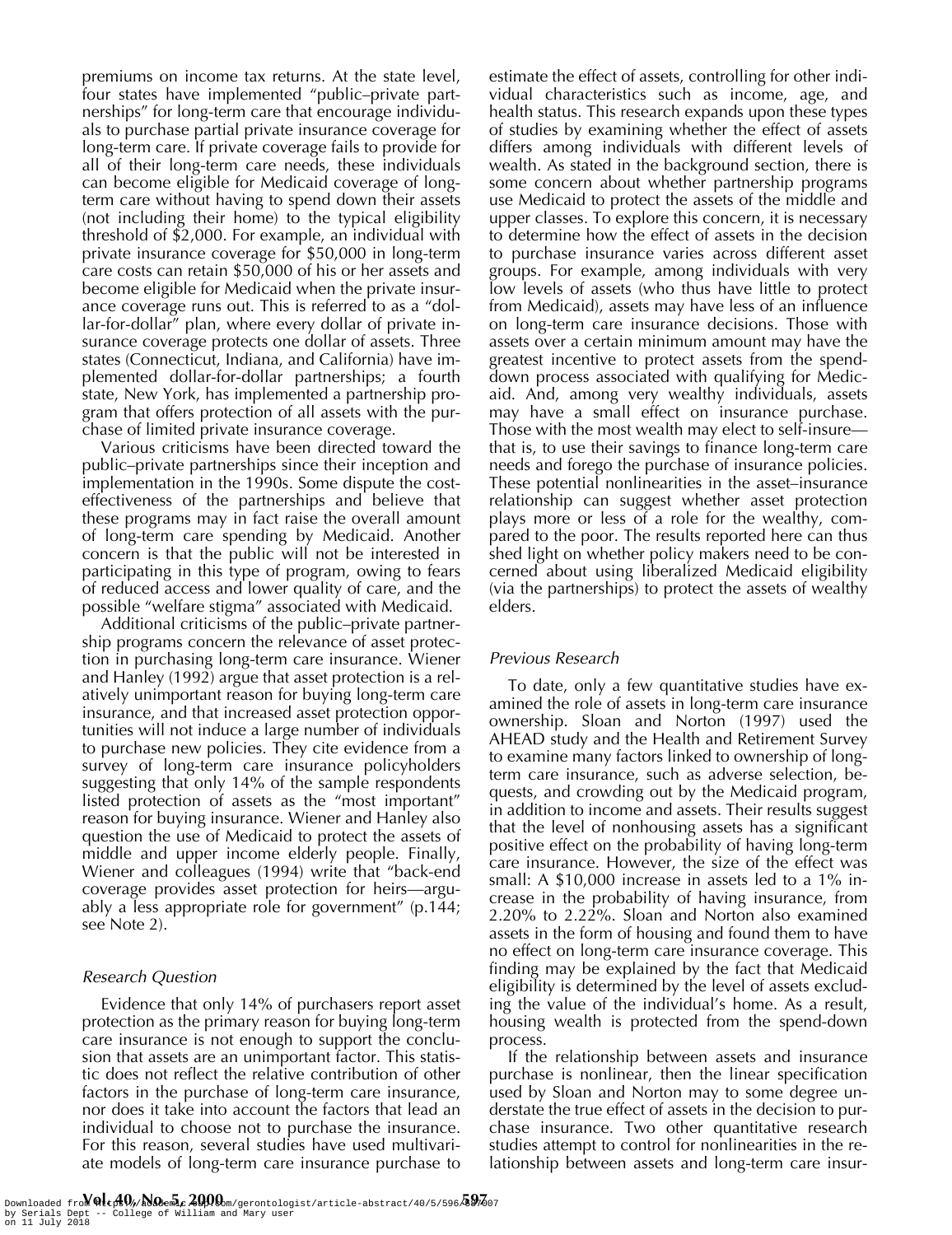ance ownership, but with opposite results. These studies are described below.

Kumar, Cohen, Bishop, and Wallack (1995) used data obtained from several insurance companies on individuals who owned long-term care insurance policies and individuals who declined to purchase such policies when approached by insurance agents. A logistic regression of the purchase decision was performed, controlling for demographic and socioeconomic characteristics, attitudes, and Medicaid characteristics. Assets were measured with categorical dummy variables, which allowed for variation in the magnitude of asset effects. Relative to the omitted category of assets over \$100,000, several categorical dummies had significant and positive effects: assets under \$20,000, assets between \$30,000 and \$50,000, and assets ranging from \$75,000 to \$100,000. These results support the conclusion that those with assets under \$100,001 are more likely to purchase insurance relative to those with higher levels of assets. Unfortunately, these results may not be generalizable to the population as a whole because those approached by insurance agents are a nonrandom sample of the population. Individuals approached by agents are more likely to have higher incomes and to be in better health than most elderly individuals.

In McCall, Mangle, Bauer, and Knickman (1998), data for a random sample of partnership program participants (merged with nonparticipants) were used to examine the factors associated with the purchase of long-term care insurance through the partnerships. The authors controlled for a variety of respondent characteristics in a logistic regression of insurance purchase. Assets levels were measured by three categorical dummy variables (\$100,001–\$200,000, \$200,001–\$400,000, and over \$400,000) compared to the omitted category of assets less than \$100,000. Odds ratios for the asset dummy variables were statistically significant and suggest that having assets greater than \$100,000 increases the odds of purchasing insurance. The largest effect was for assets between \$200,000 and \$400,000. At the highest asset levels (over \$400,000), the effect of assets remains positive but is smaller in size than the effect of having assets between \$100,001 and \$200,000. Together with results regarding the effect of income on longterm care insurance ownership, the authors interpret this finding as evidence "that the Partnership is having its desired effect of attracting middle-income and asset consumers" (McCall et al., 1998, p.200). These results are in contrast to Kumar and colleagues' findings, but the study has some significant differences in the sampling. The full sample included an oversample of purchasers, who made up as much as 58% of all observations. In addition, 38% of the observations in the McCall and colleagues' sample have missing data for assets (see Note 3).

In summary, previous research on the relationship between assets and long-term care insurance produces mixed results. Evidence from Sloan and Norton (1997) shows that assets have a small positive effect on the likelihood of having long-term care insurance. Other research that addresses the nonlinearity in the asset and insurance relationship produces contrasting results. In one case, assets less than the omitted category of \$100,000 are significant and positive; in another case, assets greater than the omitted category of \$100,000 are significant and positive. This difference may be driven by the use of different samples, but in both cases the samples used are nonrandom.

# **Methods**

This research adds to the existing literature on the effect of assets in the decision to purchase long-term care insurance by using several methods to address the nonlinearity in this relationship. The data that are used in this study are similar to those used by Sloan and Norton (1997); the methods of estimation differ from their linear specification, and from other studies that rely solely on categorical dummies for asset levels. The primary method of analysis in this research is the estimation of a probit model of long-term care insurance where a spline function is used in the estimation of asset effects. The spline function allows for the estimation of asset affects at varying ranges, and is equivalent to estimating the model in several subsamples based on asset levels, and then using restrictions to "tie" the coefficients at the "knots" (breakpoints or cutoffs in assets) in the sample (see Note 4). The knots can be chosen at various levels; some studies suggest breaking the sample into groups of equal numbers of observations or groups of equal ranges in the explanatory variable. In this case, the knots are first set at the quartiles in the asset distribution for the sample; several other options are also reported.

Data from Wave 1 of the AHEAD study (Public Release Version 2.10) are used in the analysis. AHEAD is a nationally representative longitudinal study of persons age 70 and older (in 1993) and their spouses. The survey contains a wide variety of information on health conditions, insurance coverage, family composition, and financial resources for 8,222 individuals in 6,047 households. Variable definitions and means are reported in Table 1 for a sample of 8,121 respondents from the AHEAD survey with nonmissing data. All respondents in the AHEAD survey were asked whether or not they owned an insurance policy for long-term care. Of those who answered this question, 2.3% reported that they had a long-term care insurance policy (see Note 5). Nonhousing assets are defined as the sum of financial assets less debt (see Note 6). The mean of nonhousing assets in the sample is \$114,855 and is much higher among the insured than the uninsured, as data in columns 2 and 3 suggest. Those with insurance have nonhousing assets at twice the level of those without insurance.

In addition to age and nonhousing assets, covariates included in the probit model are education, race, marital status, health status, income, housing equity, and dummies for urban residence and region of residence. Education is measured in years and has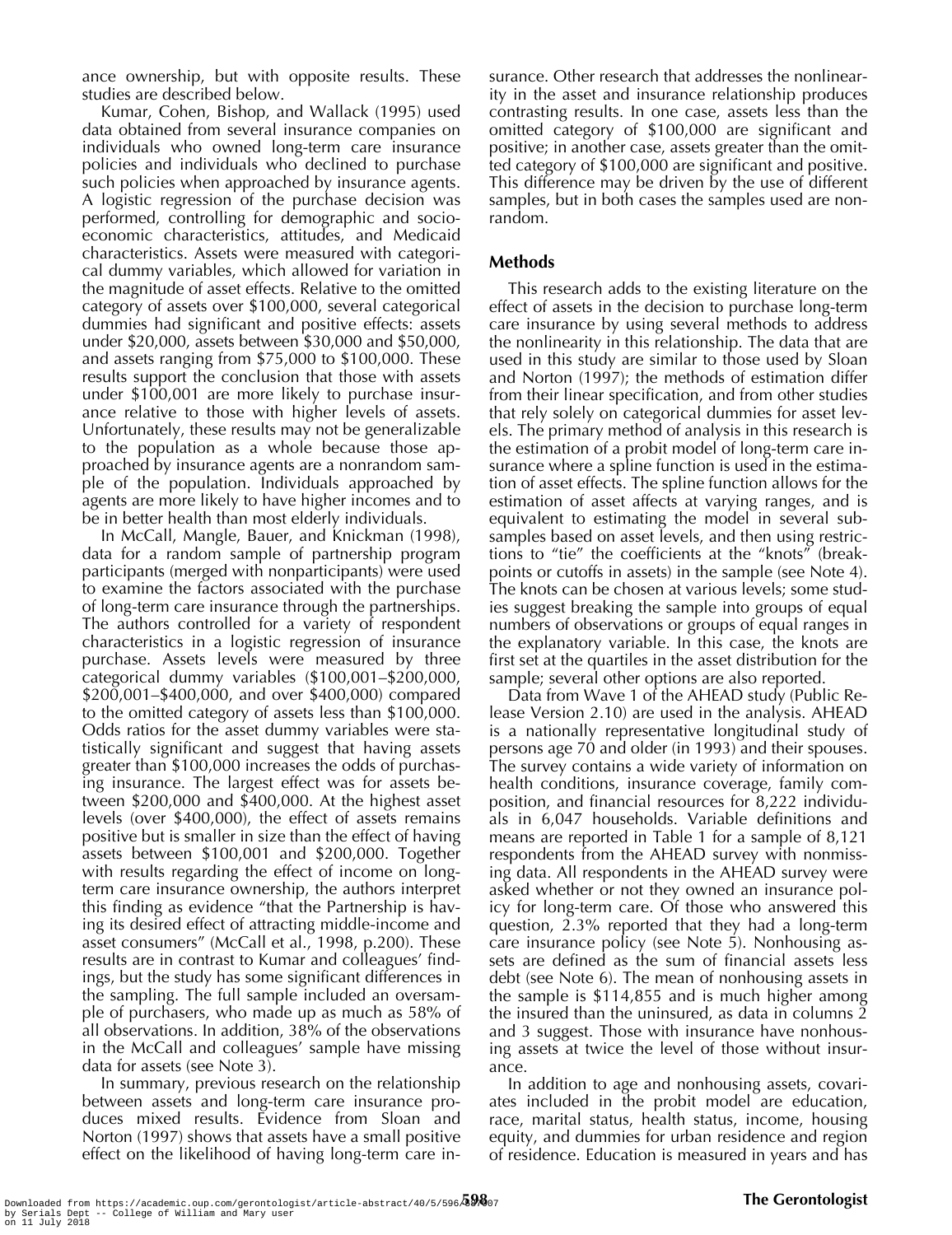| Variable Name      | Definition                                                  | Full Sample | Insured   | Uninsured |
|--------------------|-------------------------------------------------------------|-------------|-----------|-----------|
| LTC policy         | Equal to 1 if individual reports having a                   |             |           |           |
|                    | long-term care insurance policy                             | 0.023       |           | $\Omega$  |
| Age                | Age, in years                                               | 76.52       | 75.09     | 76.56     |
| Education          | Years of education of individual                            | 10.79       | 12.90     | 10.74     |
| Non-White          | Equal to 1 if individual reported race                      |             |           |           |
|                    | as other than White                                         | 0.151       | 0.060     | 0.153     |
| Married            | Equal to 1 if individual is married                         | 0.547       | 0.639     | 0.545     |
| Female             | Equal to 1 if the respondent is a woman                     | 0.632       | 0.612     | 0.633     |
| Number of children | Number of respondent's children                             | 2.77        | 2.61      | 2.77      |
| Poor health        | Equal to 1 if individual reports that health status is poor | 0.129       | 0.033     | 0.132     |
| Any ADLs           | Equal to 1 if respondent reports difficulty                 |             |           |           |
|                    | in any activity of daily living                             | 0.290       | 0.175     | 0.293     |
| Any IADLs          | Equal to 1 if respondent reports difficulty                 |             |           |           |
|                    | in any instrumental activity of daily living                | 0.297       | 0.202     | 0.299     |
| <b>MSA</b>         | Equal to 1 if the respondent resides in a                   |             |           |           |
|                    | (metropolitan statistical) area                             | 0.756       | 0.754     | 0.756     |
| Income             | Household income from all sources                           | \$24,605    | \$36,199  | \$25,358  |
| Assets             | Assets (not including value of housing equity)              | \$114,855   | \$269,339 | \$111,249 |
| Housing equity     | The value of the respondent's home less mortgage debt       | \$70,022    | \$104,071 | \$69,227  |
| Sample size        |                                                             | 8,021       | 183       | 7,838     |

**Table 1. Variable Definitions and Means**

a mean of 10.8. Race is measured with an indicator variable, non-White; about 15% of respondents are non-White. More than half of the individuals in the sample are married, and 63% are women. Health status is measured by an indicator variable equal to one if the respondent's self-reported health status is listed as poor on a scale ranging from poor to excellent. Additional measures of health status include whether the respondent reported difficulties in any of six ADLs (activities of daily living) or five IADLs (instrumental activities of daily living). Poor health status was reported by 12.9% of all respondents, and 29% and 30% of respondents reported difficulties with at least one ADL and IADL, respectively. Average household income in the sample was \$24,605. For a discussion of the expected relationships between these covariates and long-term care insurance, see Mellor (2000).

### **Results**

In Table 2, results from probit models of the probability of owning a long-term care insurance policy are reported. Marginal effects and t statistics are reported; standard errors of all estimates are adjusted for the use of multiple observations per household (see Note 7). For simplicity, the term "assets" will be used to reference nonhousing assets, and "housing equity" will be used to refer to the net value of the home. The first column of Table 2 reports the results using a linear specification in assets similar to Sloan and Norton's (1997) study. The estimated effect of a \$10,000 increase in assets on the probability of having a long-term care insurance policy is an increase of 0.0001 percentage points over the baseline probability of 0.0230. This is a small 0.43% increase  $[(0.00001 \times 10)/0.023]$ . In the second column, both

linear and squared values for assets are included to account for nonlinearities in the relationship between assets and insurance. The marginal effect for assets doubles in size, and the squared term has a negative coefficient. This suggests that although assets increase the probability of having long-term care insurance, the effect decreases as assets increase (see Note 8).

The third column reports results from a probit model where assets are measured with three categorical dummy variables. Instead of the typical definition and interpretation of each dummy relative to one omitted category of assets, these dummies are formulated to reveal differences in the effect of assets relative to the previous asset category. Here, the categories are defined as quartiles in the asset distribution. The first variable is equal to one if assets exceed the first quartile in the distribution; the second is equal to one if assets exceed the second quartile; the third equals one if assets exceed the third quartile (see Note 9). For example, a person with assets at the 70th percentile in the distribution will have a value of 1 for the first two dummies, and a 0 for the third. A respondent with assets at the 90th percentile will have a value of 1 for all three dummies. The results from this specification also reveal a nonlinear relationship between assets and insurance. The effect of having assets in successive quartiles has a positive effect on insurance, but the marginal impact becomes very small and is statistically insignificant at higher levels of assets.

The fourth column of Table 2 reports results from the preferred specification of a probit model with a spline function in assets, where the knots of the spline are based on the quartiles. This specification again suggests that the marginal effect of assets becomes smaller at higher ranges in the asset distribution. For example, a \$10,000 increase in assets leads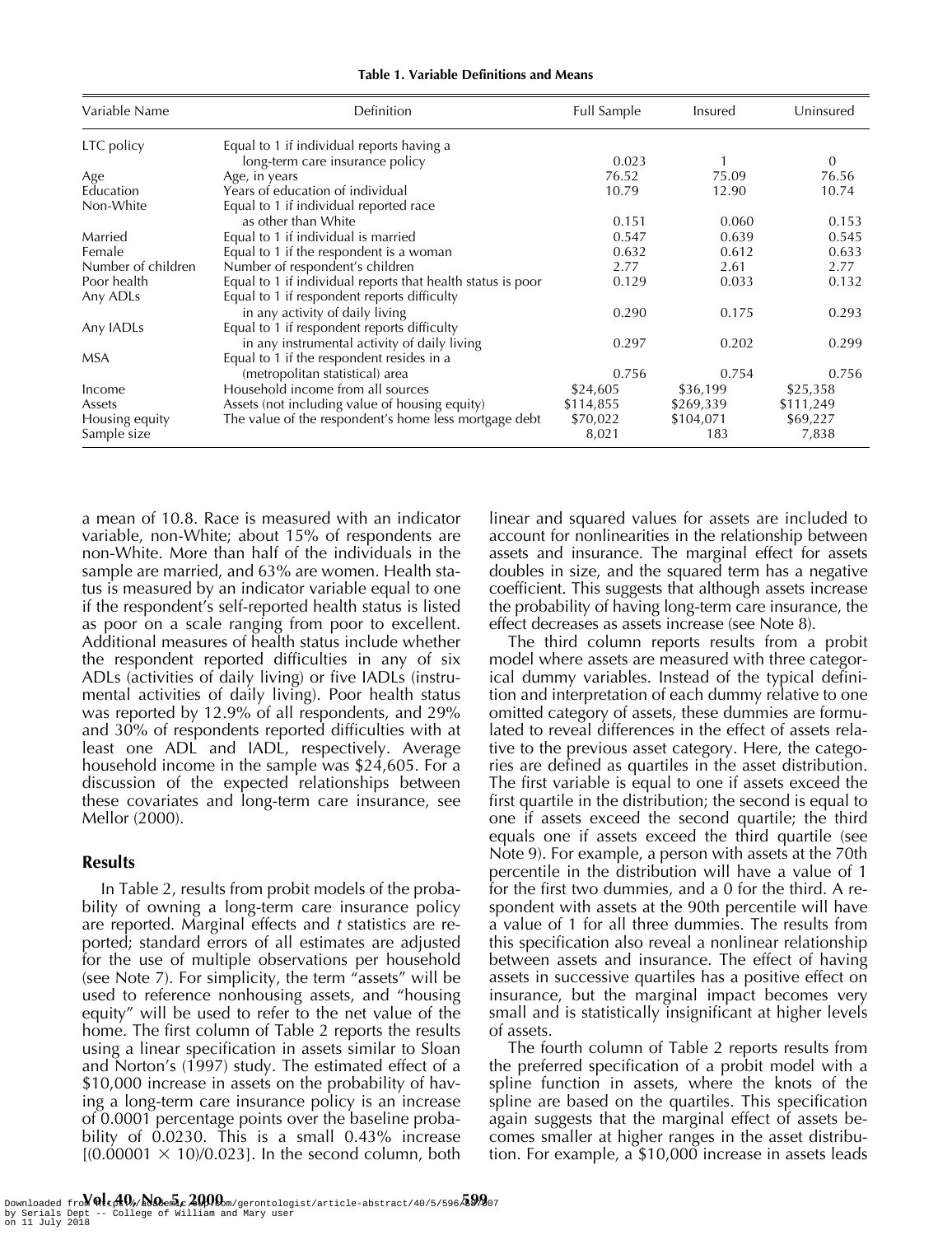| <b>Explanatory Variable</b>                           | (1)          | (2)                            | (3)                      | (4)                      |
|-------------------------------------------------------|--------------|--------------------------------|--------------------------|--------------------------|
| Assets (in 000s)                                      | $0.00001**$  | $0.00002*$                     |                          |                          |
| Assets squared                                        | (2.69)       | (2.15)<br>$-1.91e-9$<br>(1.17) |                          |                          |
| Assets greater than \$3,000                           |              |                                | $0.011**$<br>(2.54)      |                          |
| Assets greater than \$25,000                          |              |                                | $0.007^{+}$<br>(1.90)    |                          |
| Assets greater than \$105,000                         |              |                                | 0.003<br>(1.04)          |                          |
| Spline effects:<br>1st quartile: assets $\le$ \$3,000 |              |                                |                          | $0.006**$                |
| 2nd quartile: $$3000 \le a \text{ssets} < $25,000$    |              |                                |                          | (2.58)<br>$-0.00004$     |
| 3rd quartile: $$25,000 \leq$ assets < $$105,000$      |              |                                |                          | (0.19)<br>$0.0001*$      |
| 4th quartile: assets $\geq$ \$105,000                 |              |                                |                          | (2.05)<br>0.000004       |
| Housing equity (in 000s)                              | 2.39e-07     | 1.93e-07                       | 1.05e-07                 | (1.53)<br>8.85e-08       |
| Housing equity squared                                | (1.31)       | (0.99)                         | (0.62)                   | (0.60)                   |
|                                                       | $-1.97$ e-13 | $-1.60e-13$                    | $-8.13e-14$              | $-8.28e-14$              |
| Household income (in 000s)                            | (1.24)       | (0.93)                         | (0.63)                   | (0.74)                   |
|                                                       | $0.0004**$   | $0.0004**$                     | $0.0003*$                | $0.0003*$                |
| Household income squared                              | (3.29)       | (2.90)                         | (2.53)                   | (2.50)                   |
|                                                       | $-0.000003*$ | $-0.000002*$                   | $-0.000002$ <sup>+</sup> | $-0.000002$ <sup>+</sup> |
| Age                                                   | (2.33)       | (2.16)                         | (1.88)                   | (1.94)                   |
|                                                       | $0.007*$     | $0.007*$                       | $0.007*$                 | $0.006*$                 |
| Age squared                                           | (2.30)       | (2.30)                         | (2.39)                   | (2.34)                   |
|                                                       | $-0.00005*$  | $-0.00005*$                    | $-0.00005*$              | $-0.00004*$              |
| Education                                             | (2.40)       | (2.39)                         | (2.48)                   | (2.43)                   |
|                                                       | $0.002**$    | $0.002**$                      | $0.001**$                | $0.001**$                |
| Non-White                                             | (3.75)       | (3.64)                         | (2.83)                   | (2.76)                   |
|                                                       | $-0.005$     | $-0.004$                       | $-0.001$                 | $-0.0003$                |
| Married                                               | (1.03)       | (0.96)                         | (0.21)                   | (0.07)                   |
|                                                       | $-0.001$     | $-0.001$                       | $-0.003$                 | $-0.002$                 |
| Female                                                | (0.40)       | (0.46)                         | (1.11)                   | (1.10)                   |
|                                                       | 0.001        | 0.001                          | 0.002                    | 0.001                    |
| Number of children                                    | (0.57)       | (0.57)                         | (0.87)                   | (0.86)                   |
|                                                       | $-0.0005$    | $-0.0005$                      | $-0.0003$                | $-0.0003$                |
| Poor health                                           | (0.82)       | (0.76)                         | (0.53)                   | (0.55)                   |
|                                                       | $-0.010*$    | $-0.010*$                      | $-0.008^{+}$             | $-0.007$ <sup>+</sup>    |
| Help with any activity of daily living                | (2.23)       | (2.20)                         | (1.94)                   | (1.90)                   |
|                                                       | $-0.003$     | $-0.003$                       | $-0.002$                 | $-0.002$                 |
| Help with any instrumental activity of daily living   | (0.83)       | (0.82)                         | (0.57)                   | (0.63)                   |
|                                                       | 0.002        | 0.002                          | 0.002                    | 0.002                    |
| Metropolitan statistical area                         | (0.56)       | (0.56)                         | (0.82)                   | (0.81)                   |
|                                                       | $-0.003$     | $-0.003$                       | $-0.002$                 | $-0.002$                 |
| Southern U.S. state                                   | (0.92)       | (0.84)                         | (0.74)                   | (0.71)                   |
|                                                       | $0.017**$    | $0.016**$                      | $0.015**$                | $0.012**$                |
| Central U.S. state                                    | (3.13)       | (3.10)                         | (3.06)                   | (2.94)                   |
|                                                       | $0.024**$    | $0.024**$                      | $0.020**$                | $0.017**$                |
| Western U.S. state                                    | (3.81)       | (3.78)                         | (3.52)                   | (3.48)                   |
|                                                       | $0.027**$    | $0.027**$                      | $0.023**$                | $0.020**$                |
|                                                       | (3.74)       | (3.72)                         | (3.51)                   | (3.51)                   |

**Table 2. Effect of Assets on Ownership of Long-Term Care Policy**

Notes: Marginal effects from probit models are calculated as  $\varphi$  (**x** $\beta$ )  $\beta$  where **x** is a vector of mean values for all explanatory variables. Marginal effects for binary variables are calculated as the discrete change as the dummy goes from 0 to 1. The reported t statistics (in parentheses) are for the hypothesis test of the underlying coefficient being equal to zero. The sample contains 8,021 observations. The mean of the dependent variable is 0.023.

 $p< .10; *p< .05; **p< .01.$ 

to a 0.06 percentage point increase in the likelihood of having long-term care insurance for individuals at the bottom fourth of the asset distribution, but only a 0.000004 percentage point increase for individuals in the top fourth of the distribution. The difference suggests that the same absolute increase in assets has a smaller effect for the wealthy than the poor, but this may be expected because (in relative terms) the effect of an extra \$10,000 is much smaller for those with the most assets. (A likelihood ratio test of the linear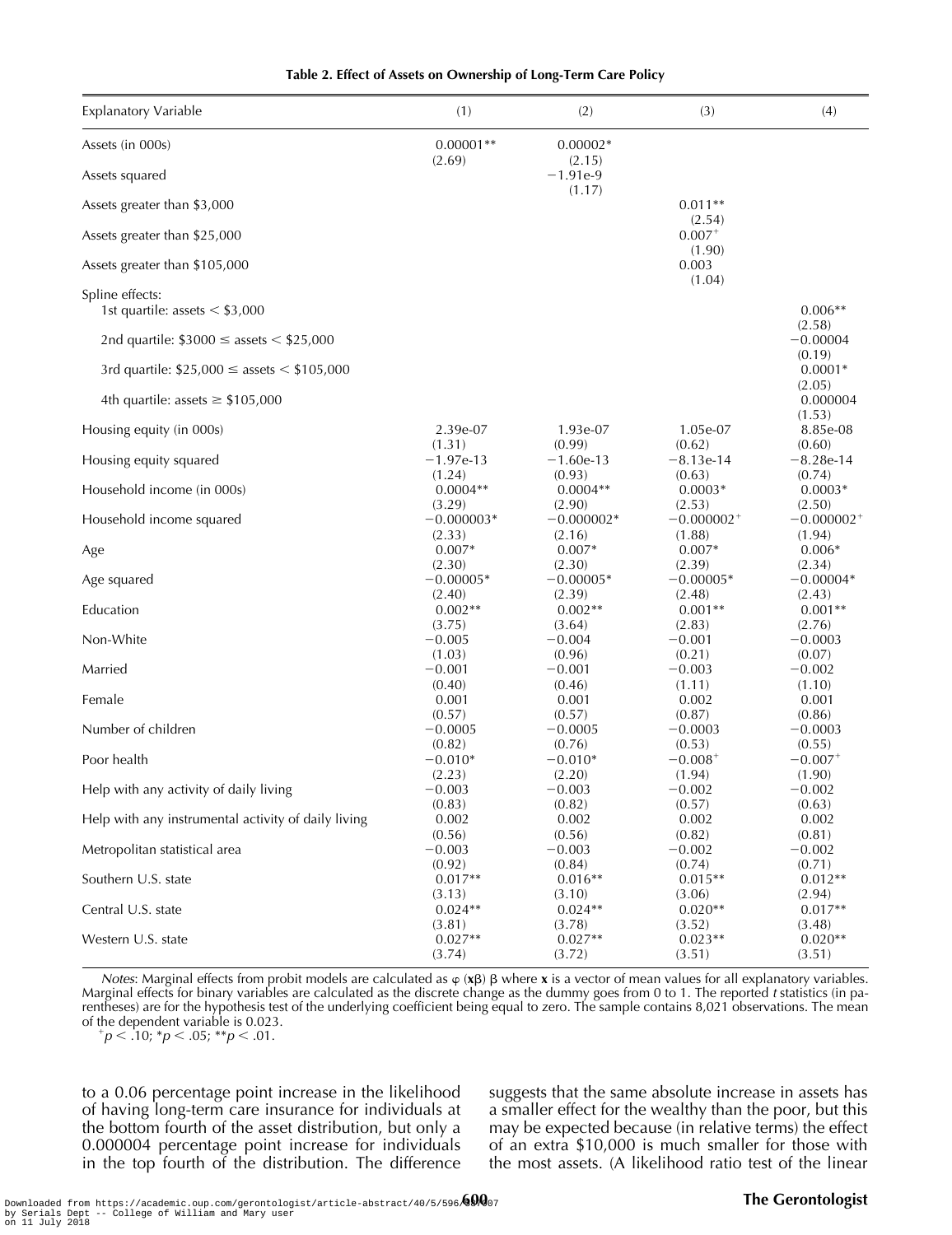model versus the spline model rejects the linear model in favor of the spline model.) To compare the size of relative increases in assets, Table 3 reports simulated effects of a 10% increase in assets (from the mean in each quartile) on the percentage increase in the probability of having long-term care insurance.

The first three columns of Table 3 report (1) the marginal effect from the probit model with a spline in assets, (2) the mean level of assets, (3) the mean probability of owning long-term care insurance, in each quartile. The fourth column calculates the effect of a 10% increase in assets in each range; the fifth column expresses that effect in terms of percentage increases in the probability of having long-term care insurance. As reported here, the same 10% increase in assets has the largest effect for those in the bottom fourth of the distribution where the probability of having long-term care insurance increases by 10%. At the next quartile, the effect of assets is insignificant, and small. In the third quartile (assets ranging from \$25,000 to \$105,000), the effect of a 10% increase in assets is a 2.1% increase in the probability of long-term care insurance. Among those in the top fourth of the distribution, the effect is again small—0.4%—and based on a statistically insignificant coefficient.

To test the sensitivity of these results to the chosen knots in the spline function, Table 3 also reports results from two additional specifications. In Model 2, the knots are chosen at the 50th and 90th percentiles (see Note 10). Because only six individuals in the bottom 4th of the asset distribution had long-term care insurance, this specification combines the bottom two fourths of the distribution. The use of a knot at the 90th percentile tests the effect of assets among the top 10% of the asset distribution. A similar pattern appears in these results: For those in the bottom half of the distribution, assets have the strongest effect, and for those at the very top of the distribution, assets have the smallest effect. In Model 3, the observations are divided into three groups based on the 33rd and 66th percentiles of assets. Here, the effect of a 10% increase in assets on the probability of having insurance is 1.4% for the bottom third and somewhat higher at 1.8% for the middle third. Again, the effect is smallest (0.5%) for the highest asset range.

To test the magnitude of these asset effects relative to other factors influencing long-term care insurance ownership, the effects of 10% increases in household income and education were calculated from the marginal effects reported in Table 2, using changes from mean values of income and education. The effect of a 10% increase in income ranges from a 3% to 4.3% increase in the probability of having insurance; the effect of a 10% increase in education ranges from 4.7% to 9.4%. The effects of a 10% increase in assets, while large in some ranges, are generally smaller than the effects of income and education.

| Assets, by Range<br>$(in$ 000s of \$s) | Marginal<br>Effect<br>(1) | Mean of<br>Assets in Range<br>$(in$ 000s of \$s)<br>(2) | Mean Probability<br>of LTC Insurance<br>(3) | Effect of a 10%<br>Increase in Assets<br>From Mean<br>$(Col 1) \times$<br>$(10\% \times \text{Col 2})$<br>(4) | Expressed as a<br>Percentage Increase in<br>Probability of LTC Insurance<br>$(Col. 4/Col. 3) \times 100$<br>(5) |
|----------------------------------------|---------------------------|---------------------------------------------------------|---------------------------------------------|---------------------------------------------------------------------------------------------------------------|-----------------------------------------------------------------------------------------------------------------|
| Model 1                                |                           |                                                         |                                             |                                                                                                               |                                                                                                                 |
| 1st-24th percentile<br>$(n = 1999)$    | $0.006**$<br>(2.58)       | $-0.575$                                                | 0.003                                       | 0.0003                                                                                                        | 10%                                                                                                             |
| 25th-49th percentile<br>$(n = 1974)$   | $-0.00004$<br>(0.19)      | 11.236                                                  | 0.014                                       | $-0.00004$                                                                                                    | $0.3\%$                                                                                                         |
| 50th-74th percentile<br>$(n = 2029)$   | $0.0001*$<br>(2.05)       | 56.883                                                  | 0.028                                       | 0.0006                                                                                                        | 2.1%                                                                                                            |
| 75th-100th percentile<br>$(n = 2019)$  | 0.000004<br>(1.53)        | 388.712                                                 | 0.046                                       | 0.0002                                                                                                        | $0.4\%$                                                                                                         |
| Model 2                                |                           |                                                         |                                             |                                                                                                               |                                                                                                                 |
| 1st-49th percentile<br>$(n = 3973)$    | $0.0005**$<br>(2.77)      | 5.293                                                   | 0.008                                       | 0.0003                                                                                                        | 3.8%                                                                                                            |
| 50th-89th percentile<br>$(n = 3245)$   | 0.00002<br>(1.63)         | 102.576                                                 | 0.033                                       | 0.0002                                                                                                        | 0.6%                                                                                                            |
| 90th-100th percentile<br>$(n = 803)$   | 0.000004<br>(1.22)        | 706.558                                                 | 0.052                                       | 0.0003                                                                                                        | 0.6%                                                                                                            |
| Model 3                                |                           |                                                         |                                             |                                                                                                               |                                                                                                                 |
| 1st-32nd percentile<br>$(n = 2624)$    | $0.002*$<br>(2.33)        | .667                                                    | 0.007                                       | 0.0001                                                                                                        | 1.4%                                                                                                            |
| 33th-65th percentile<br>$(n = 2669)$   | $0.0001*$<br>(2.07)       | 28.204                                                  | 0.017                                       | 0.0003                                                                                                        | 1.8%                                                                                                            |
| 66th-100th percentile<br>$(n = 2728)$  | $0.000005^{+}$<br>(1.82)  | 309.468                                                 | 0.044                                       | 0.0002                                                                                                        | 0.5%                                                                                                            |

**Table 3. Assets Effects on LTC Insurance Ownership Tests of Robustness to Thresholds**

Notes: All models include the following explanatory variables: income, income squared, age, age squared, housing equity, housing equity squared, education, female, married, number of children, non-White, poor health, and whether the respondent has difficulty with any activity of daily living (ADL) or instrumental ADL, and dummies for residence in a metropolitan statistical area and by region.  $p < .10$ ; \*p  $< .05$ ; \*\*p  $< .01$ .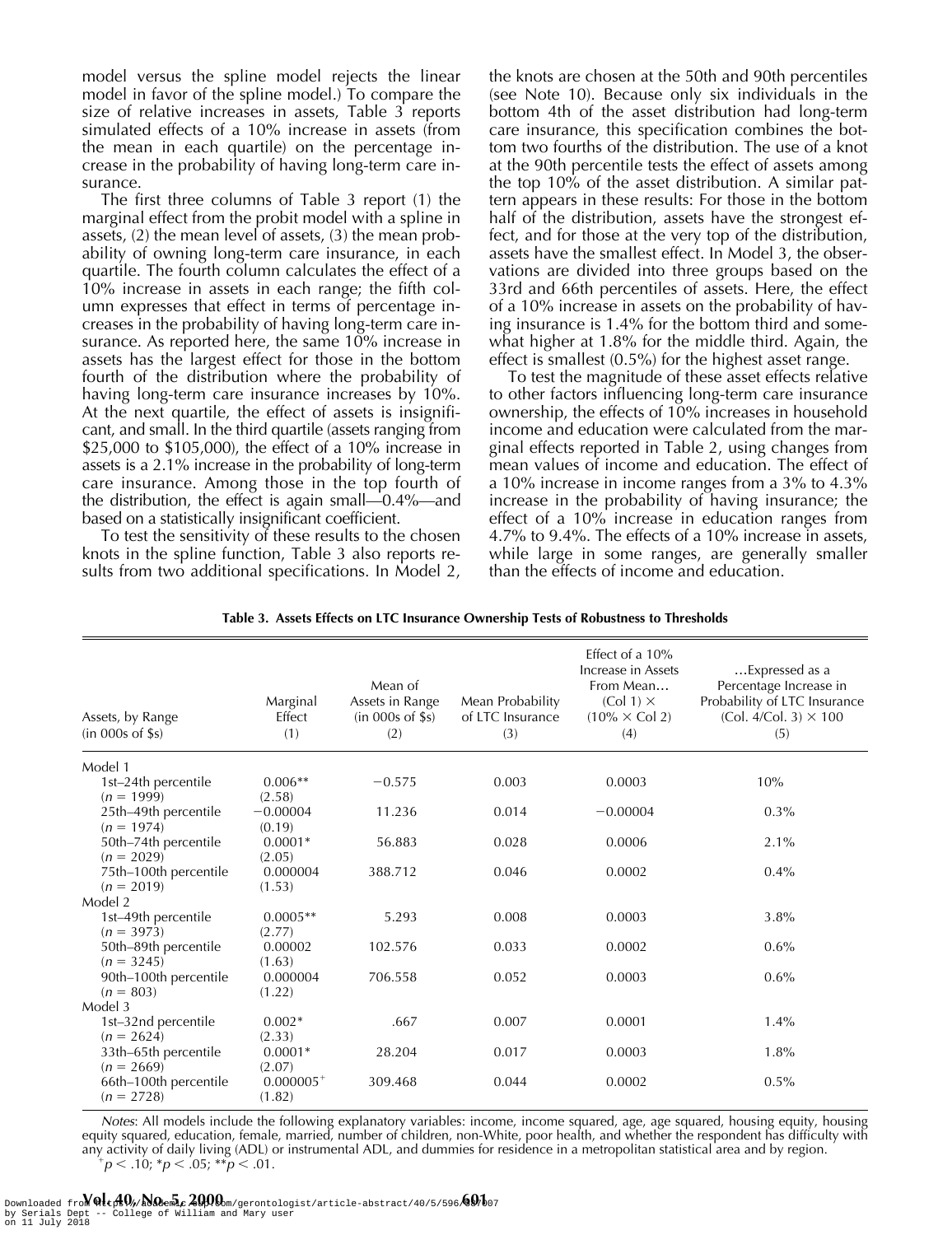#### Explaining the Effect of Assets

The general positive effect of assets reported in Tables 2 and 3 may represent the role of asset protection as a motive for insurance. Or, the relationship may be observed because individuals with more wealth have stronger preferences for insurance. One way to distinguish between these two explanations is to examine the difference in the effect of nonhousing assets compared to housing assets. Results reported in Table 2 show that "protected assets," that is, assets in the form of housing equity that are protected from the Medicaid spend-down process, do not have a significant effect on long-term care insurance. Because assets unprotected from the Medicaid spend-down process appear to matter in the long-term care insurance decision and protected assets do not, these results are consistent with evidence of asset protection. That is, asset protection cannot be ruled out based on these tests, although asset protection may not be the only explanation consistent with these findings. Nonhousing assets differ from housing assets in terms of determining Medicaid eligibility, and they also differ in terms of liquidity. Thus, these results do not offer exclusive support for the relevance of asset protection.

Another test of asset protection is whether asset effects are significantly different for those with heirs, such as children or spouses, compared to individuals without children or spouses. To test this, two series of interaction terms were added to the model specification shown in Table 2, column 3. The first set of three interaction terms is calculated by multiplying each of the asset dummy variables by a dummy variable equal to one if the respondent has any children; the second set is calculated by multiplying the asset dummies by a dummy variable equal to one if the respondent is married. In separate models not reported here, the null hypotheses that either set of interaction terms was jointly equal zero cannot be rejected. These results do not suggest any difference in the effect of assets for those with heirs in the form of children or a spouse and those without.

Finally, an asset protection motive for purchasing long-term care insurance may be apparent through the relationship between long-term care insurance ownership and the respondents' expectations about events such as leaving an inheritance or lending financial support to a relative. Table 4 shows the effects of four variables reflecting expectations about: (1) providing financial help to family members; (2) leaving an inheritance; (3) living in a nursing home within 5 years; and (4) living an additional 10 to 15 years. The first two variables serve as proxy measures for the individual's desire to protect assets for heirs (see Note 11). The information from the latter two variables is used to identify those individuals who expect to enter a nursing home in 5 years, and those who expect to live more than a decade from the interview. Finally, a dummy variable is set equal to one for individuals who expect more than a 50% probability of entering a nursing home in 5 years *and* more than a 50% probability of living an additional 10 to 15 years. As the average nursing home stay is 29 months (Gabrel & Jones, 2000), this variable may capture expectations of returning home after a nursing home stay and also reflect an individual's motivation to protect assets for his or her own future use.

In the first column, the relationships between long-term care insurance and all four expectation variables are examined. The only significant relationship is found with nursing home expectations. Those who have higher expectations of a nursing home stay are more likely to have long-term care insurance. This should be interpreted with some caution, as having insurance may increase the individual's expectations about staying in a nursing home. In a model including only the financial transfer variables, neither expectations of providing financial help nor expectations of providing an inheritance has a significant relationship with long-term care insurance. Finally, in

| Variable Name        | <b>Explanatory Variables</b>                                           | Model 1    | Model 2 | Model 3  |
|----------------------|------------------------------------------------------------------------|------------|---------|----------|
| Financial help       | Expected probability of providing financial                            | 0.00002    | 0.00003 |          |
|                      | help to family members in next 10 years                                | (0.37)     | (0.66)  |          |
| Inheritance          | Expected probability of leaving an inheritance                         | 0.00003    | 0.00002 |          |
|                      |                                                                        | (0.62)     | (0.54)  |          |
| Nursing home         | Expected probability of entering a nursing home within 5 years         | $0.0003**$ |         |          |
|                      |                                                                        | (4.43)     |         |          |
| Living 10 years      | Expected probability of living an additional 10–15 years               | $-0.00001$ |         |          |
|                      |                                                                        | (0.20)     |         |          |
| High nursing         | Expects at least a 50% probability of entering a nursing home          |            |         | $0.012*$ |
| home expectations    |                                                                        |            |         | (2.13)   |
| High expectations of | Expects at least a 50% probability of living an additional 10–15 years |            |         | $-0.004$ |
| living 10 years      |                                                                        |            |         | (1.28)   |
| Return               | High Nursing Home Expectations $\times$                                |            |         | 0.010    |
|                      | High Expectations of Living 10 years                                   |            |         | (1.25)   |
| Sample size          |                                                                        | 5.273      | 6,170   | 5,622    |

**Table 4. The Relationship Between Expectations and Long-Term Care Insurance**

Notes: All models include the following explanatory variables: income, income squared, age, age squared, housing equity, housing equity squared, education, female, married, number of children, non-White, poor health, and whether the respondent has difficulty with any activity of daily living (ADL) or instrumental ADL, and dummies for residence in a metropolitan statistical area and by region.  $**p* < .05; ***p* < .01.$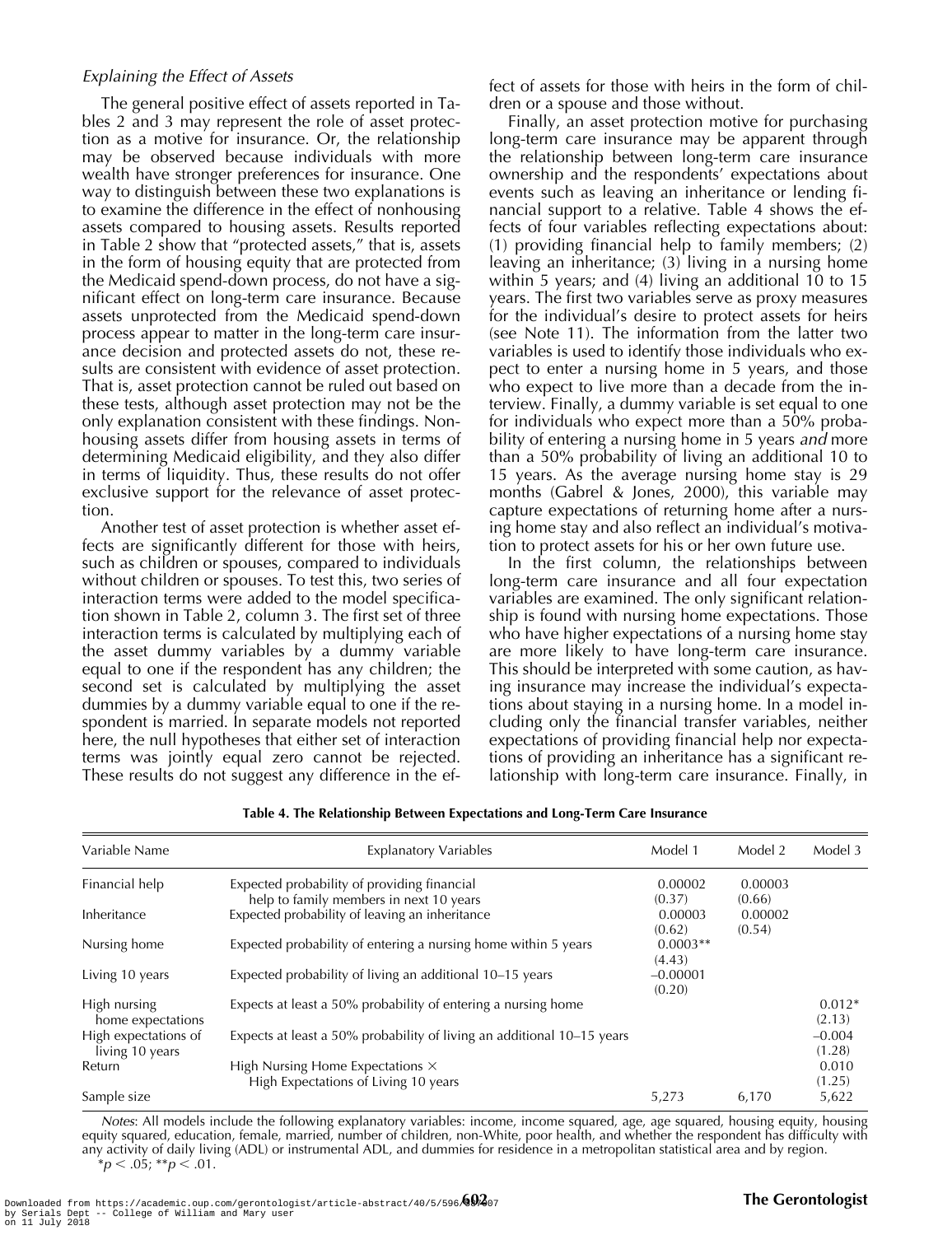the last column, where a variable is used to identify those likely to have expectations of returning home after a nursing home stay, there is no significant relationship between this expectation and owning longterm care insurance. This analysis does not support either motivation for protecting assets, whether protection be for the benefit of heirs, or for the benefit of an individual who expects to have a nursing home stay in the next 5 years and live more than 10 years.

#### **Discussion**

The results of this study differ substantially from previous research that has examined the relationship between assets and long-term care insurance ownership. Previous research has either specified a linear relationship between insurance and assets, or used categorical dummies to produce mixed results regarding the direction of the asset effect. One study (McCall et al., 1998) suggests that the probability of having insurance increases with wealth, another (Kumar et al., 1995) suggests that it decreases with wealth. In this article, several model specifications, including the use of a spline function in assets, suggest that the effect of assets is to increase the probability of owning long-term care insurance at all levels, but that the effect dampens as assets increase. A difference in the role of assets for those with low wealth compared to those with high values of wealth was consistently shown in several models. Those with the highest levels of wealth are least influenced by assets in the decision to purchase long-term care insurance.

In addition, the estimated effect of assets that are unprotected from the Medicaid spend-down process (financial assets such as checking, savings, IRA accounts, and certificates of deposit) contrasts with the effect of "protected" assets measured as the value of housing equity. While unprotected assets have a sizable effect on long-term care insurance ownership, protected assets have no significant effect. This pattern is consistent with the motive of asset protection. However, there is little evidence to support the view that long-term care insurance is a form of asset protection for heirs. In contrast, the only significant relationship between long-term care insurance and expectations existed among those who had high expectations of a nursing home stay. One explanation that is consistent with these results is that individuals protect assets in order to pay for additional expenses while they are in a nursing home.

These results speak directly to two concerns regarding the public–private partnership program for long-term care. First, it appears that those most influenced by assets in the purchase of long-term care insurance are those with lower levels of assets, and not the very wealthy. This suggests that the concern by some that the partnerships program creates liberalized Medicaid eligibility to protect the assets of the wealthy is not warranted. Those most influenced to protect assets are those with low or middle levels of assets. Second, because assets matter, one cannot rule out asset protection as a motive for purchasing long-term care insurance; however, the effect of assets on insurance is no stronger when heirs are present than not. Long-term care insurance is not associated with having expectations regarding leaving inheritances and providing financial assistance to family members.

Because the partnership programs alter the dynamic of asset effects by making it less costly to protect assets, these results cannot speak to the effects of assets under the partnership programs. The McCall and associates' study (1998) is noteworthy in that it is the first study to examine long-term care insurance purchase under the partnership regime; future research on the potential effectiveness of the partnerships program should incorporate a similar sample but with improved asset data. In addition, it will be essential in future research to address the question of how Medicaid costs are affected by the partnerships.

#### **References**

- Cohen, M.A., Kumar, N., McGuire, T., & Wallack, S. S. (1992). Financing long-term care: A practical mix of public and private. Journal of Health Politics, Policy and Law, 17, 403–438.
- Gabrel, C., & Jones, A. (2000). The national nursing home survey: 1997 summary. National Center for Health Statistics. Vital and Health Statistics, 13  $(147)$ .
- Greene, W. H. (1993). Econometric analysis (2nd ed.). New York: MacMillan.
- Health Care Financing Administration. (2000). National health expenditures, by source of funds and type of expenditures. Baltimore Office of the Actuary, National Health Statistics Group.
- HIAA (Health Insurance Association of America). (1992). Who buys long-term care insurance? Washington, DC: Health Insurance Association of America.
- Kumar, N., Cohen, M. A., Bishop, C. E., Wallack, S. S. (1995). Understanding the factors behind the decision to purchase varying coverage amounts of long-term care insurance. Health Services Research, 29, 653–678.
- McCall, N., Mangle, S., Bauer, E., & Knickman, J. (1998). Factors important in the purchase of partnership long-term care insurance. Health Services Research, 33, 187–203.
- Mellor, J. M. (2000). Long-term care and nursing home coverage: Are adult children substitutes for insurance? Unpublished manuscript. Williamsburg, VA: The College of William and Mary.
- Myers, G. C. (Ed.). (1997). Asset and Health Dynamics Among the Oldest Old (AHEAD): Initial results from the longitudinal study. The Journals of Gerontology, 52B (Special Issue).
- Sloan, F. A., & Norton, E. C. (1997). Adverse selection, bequests, crowding out, and private demand for insurance: Evidence from the long-term care insurance market. Journal of Risk and Uncertainty, 15, 201–219.
- Wiener, J. M., & Hanley, R. J. (1992). The Connecticut model for financing long-term care: A limited partnership? Journal of the American Geriatrics Society, 40, 1069–1072.
- Wiener, J. M., Illston, L. H., & Hanley, R. J. (1994). Sharing the burden: Strategies for public and private long-term care insurance. Washington, DC: The Brookings Institution.

Received June 2, 1999

Accepted June 7, 2000

Decision Editor: Vernon L. Greene, PhD

#### **Appendix**

#### **Notes**

1. Because such a small percentage of the population purchases private insurance, the focus of many research studies has been why individuals do not purchase insurance. Leading explanations include the high cost of premiums due to adverse selection and moral hazard. Reasons for purchasing insurance, reported in surveys of pur